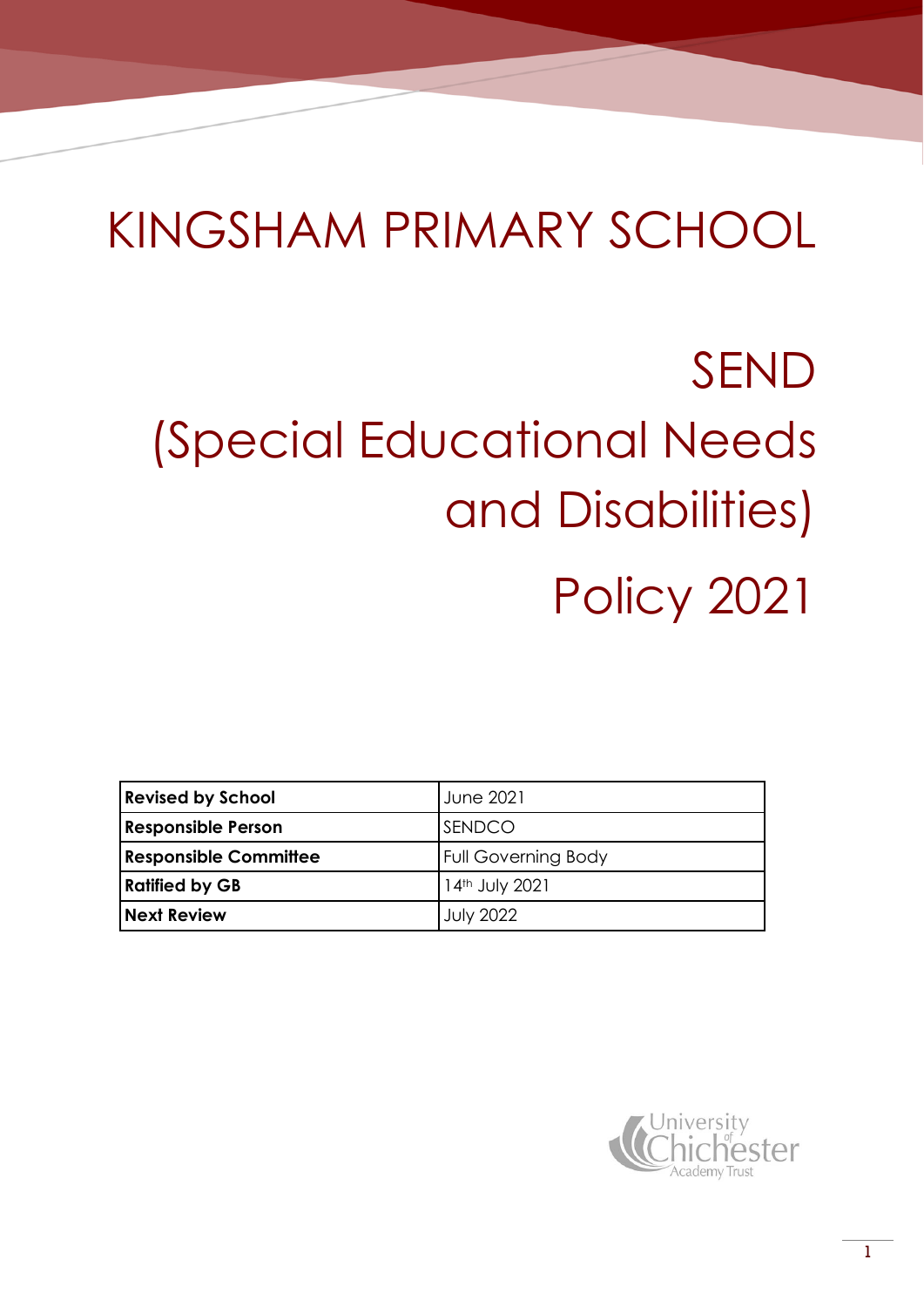

### **Contents**

|    | 1. School vision and aims                                               | 3  |
|----|-------------------------------------------------------------------------|----|
|    | 2. Legislation and guidance                                             | 4  |
| 3. | Definitions                                                             | 5  |
|    | 4. Roles and responsibilities                                           | 6  |
|    | 5. The graduated approach                                               | 8  |
| 6. | Identification and assessment                                           | 9  |
| 7. | Provision for pupils with special educational needs and/or disabilities | 12 |
| 8. | Reviewing pupils' progress                                              | 14 |
| 9. | Transition                                                              | 15 |
|    | 10. Staff professional development and training                         | 15 |
|    | 11. Contact details                                                     | 16 |
|    | 12. Monitoring arrangements                                             | 16 |
|    | 13. Further information                                                 | 16 |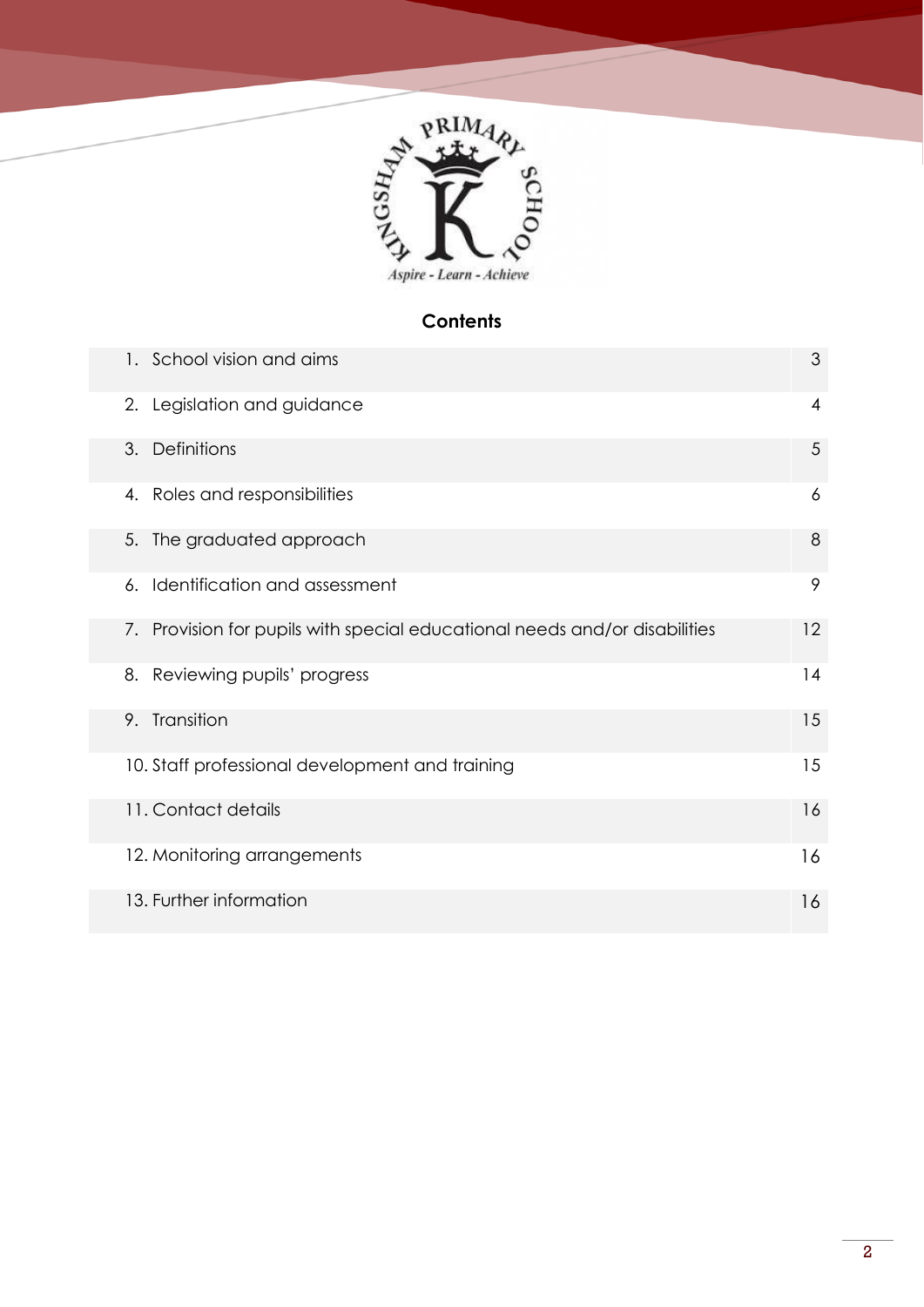#### **1. School vision and aims**

#### **School vision for SEND provision**

Kingsham Primary School – part of the University of Chichester Academy Trust – is a mainstream 4-11 Primary School. The school is committed to providing an aspirational and inclusive community school where **all** children are continually inspired, enjoy learning, thrive and achieve success.

#### **We aim to achieve this for pupils with Special Educational Needs and/or Disabilities by:**

- Setting high aspirational goals for children that motivate, engage and build self-belief
- Ensuring equal access to a broad and balanced curriculum where children with SEND take as full a part as possible in school activities
- Early identification of children's needs and having a team fully involved in the 'assess, plan, do, review' cycle of the Passports to Learning
- Working in partnership with parents and carers
- Working collaboratively within a team involving our school, outside agencies and other specialist provisions
- Quality first teaching where every child makes progress and flourishes
- Everyone being valued as a member of the school inclusive community and as an individual
- Preparing individuals for the future and the next stage of their school career by planning careful transitions
- Ensuring the school is accessible to all and matching the learning environment to suit individual children's needs
- Providing clear starting points for a personalised learning approach so that every child makes progress and achieves standards that reflect their full potential
- Striving for best practice for all pupils by working beyond our own school

#### **Kingsham's SEND policy aims to:**

- Set out how our school will support and make provision for pupils with special educational needs and/or disabilities (SEND)
- Provide details of the school procedures that follow the graduated approach and four-part cycle of 'assess, plan, review and do' to meeting pupil needs
- Explain the roles and responsibilities of everyone involved in providing for pupils with SEND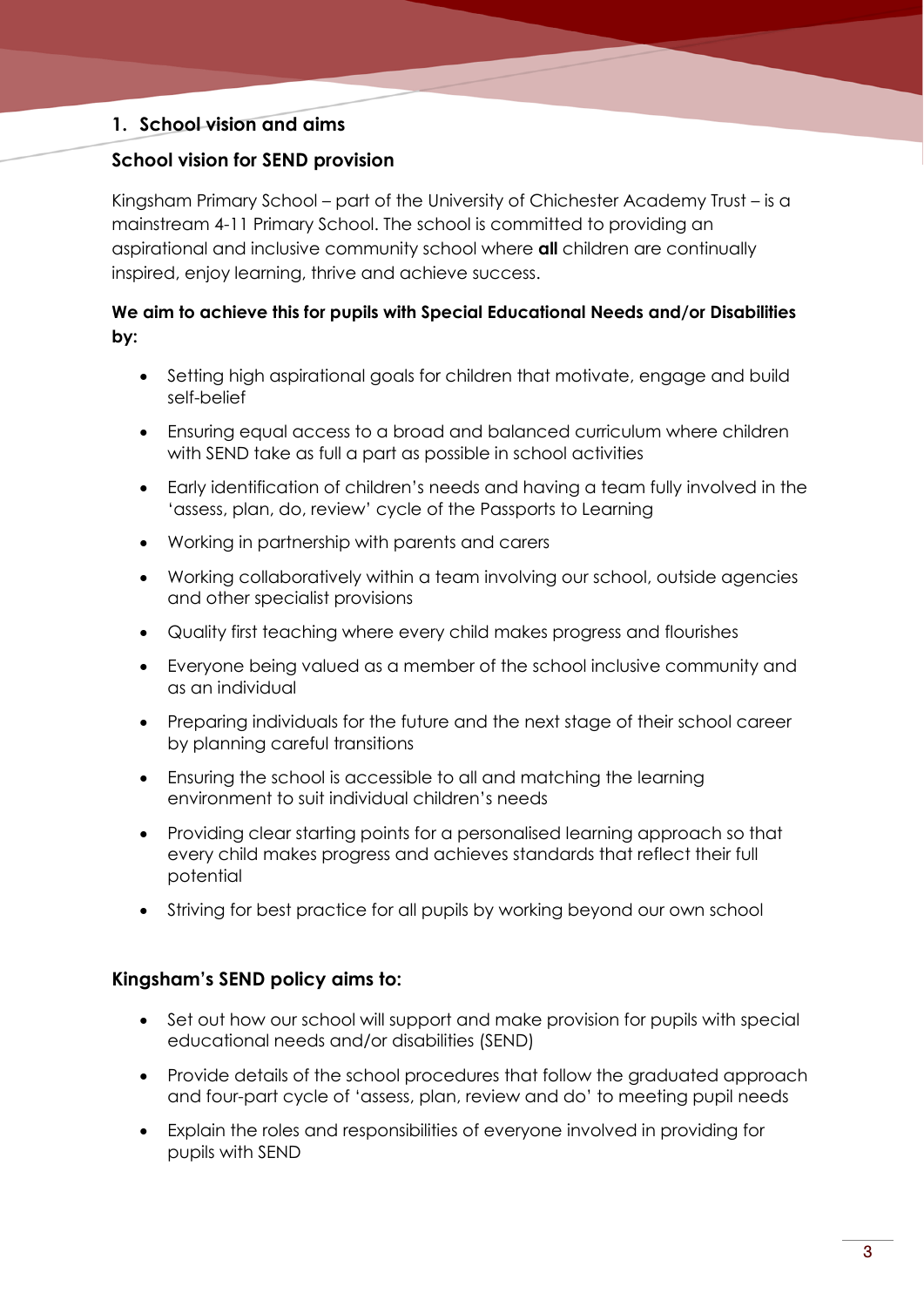#### **2. Legislation and guidance**

This policy is based on the statutory Special Educational Needs and Disability (SEND) Code of Practice and the following legislation:

- The Children and Families Act (2014), which sets out schools' responsibilities for pupils with SEN and disabilities
- The Special Educational Needs and Disability Regulations (2014), which set out schools' responsibilities for education, health and care (EHC) plans, SEND co-ordinators (SENDCOs) and the SEND information report

This policy links with other school policies and documents including:

- SEND Information Report
- Accessibility plan
- Relationships Policy
- Equality information and objectives
- Supporting pupils with medical conditions
- Admissions
- Looked after and previously looked after children
- Safeguarding
- Positive Handling
- Health and Safety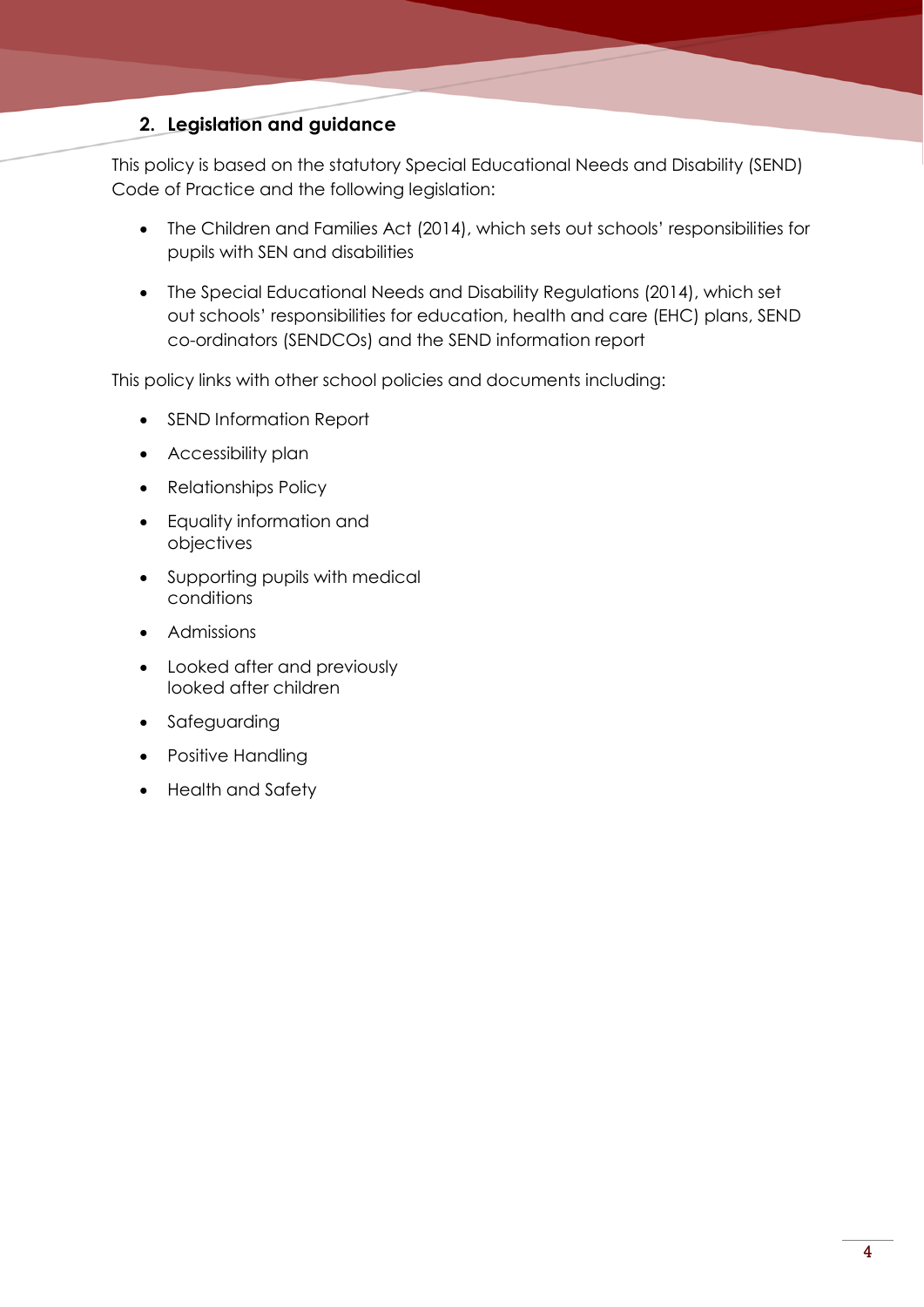#### **3. Definitions**

**'Special Education Need and/or Disability' (SEND)** refers to a learning difficulty or disability which calls for special educational provision to be made for the individual.

They have a learning difficulty or disability if they have:

- I. A significantly greater difficulty in learning than others of the same age, or
- II. A disability which prevents or hinders them from making use of facilities of a kind generally provided for others of the same age in mainstream school

#### **A disability can be defined by:**

Many children and young people who have SEN may also have a disability under the Equality Act 2010 – that is'…a physical or mental impairment which has a long-term and substantial adverse effect on their ability to carry out normal day-to-day activities'. This definition provides a relatively low threshold and includes more children than many realise: 'long-term' is defined as 'a year or more' and 'substantial' is defined as 'more than minor or trivial' *SEN Code of Practice (2015, p16)*

Special educational provision is educational or training provision that is additional to, or different from, that made generally for other children or young people of the same age by mainstream schools.

**The four broad areas of need** are 'Communication and Interaction', 'Cognition and Learning', 'Social, Emotional and Mental Health Difficulties' and 'Sensory and/or Physical needs' and the children are identified largely within these areas. These areas exemplify the range of need for which the school can identify and provide support from within the school's provision.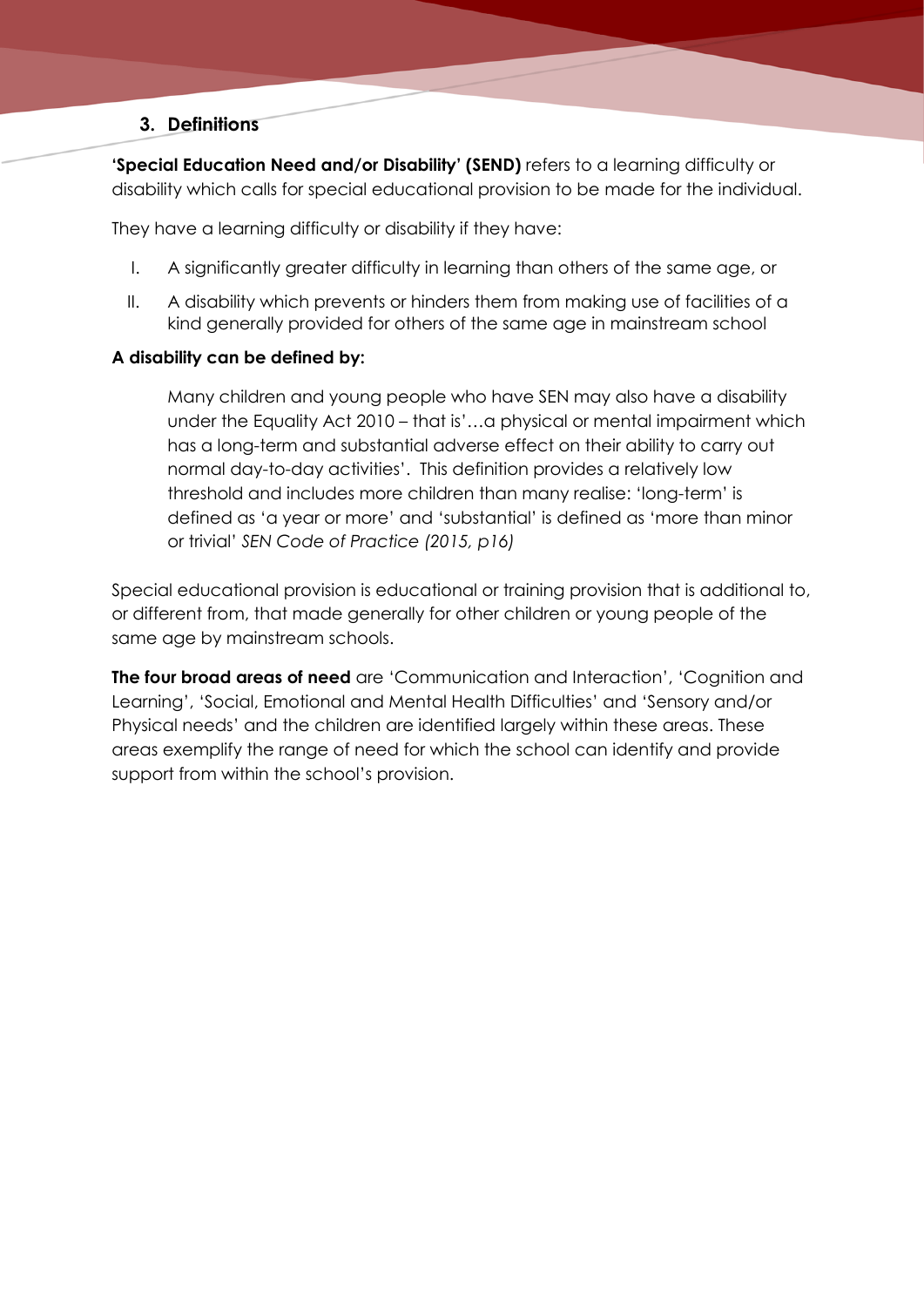#### **4. Roles and responsibilities**

#### **The SENDCO will:**

- Work with the headteacher and governors to determine the strategic development of the SEND provision in the school
- Have day-to-day responsibility for the operation of the co-ordination of specific provision made to support individual pupils with SEND, including those who have Education, Health and Care Plans
- Provide professional guidance to colleagues and work with staff, parents, and other agencies to ensure that pupils with SEND receive appropriate support and quality first teaching
- Advise on the graduated approach to providing SEND support
- Advise on the deployment of the school's budget and other resources to meet pupils' needs effectively
- Be the point of contact for external agencies, especially the local authority and its support services
- Liaise with potential next providers of education to ensure pupils and their parents are informed about options and a smooth transition is planned
- Work with the headteacher and governing body to ensure that the school meets its responsibilities under the Equality Act 2010 about reasonable adjustments and access arrangements
- Ensure the school keeps the records of all pupils with SEND up-to-date

#### **The link governor for SEND will:**

- Help to raise awareness of SEND issues at governor meetings
- Monitor the quality and effectiveness of SEND provision within the school and update other governors on this
- Work with the headteacher and SENDCO to determine the strategic development of the SEND provision in the school

#### **The headteacher will:**

- Work with the SENDCO and SEND governor to determine the strategic development of the SEND policy and provision in the school
- Have overall responsibility for the provision and progress of learners with SEND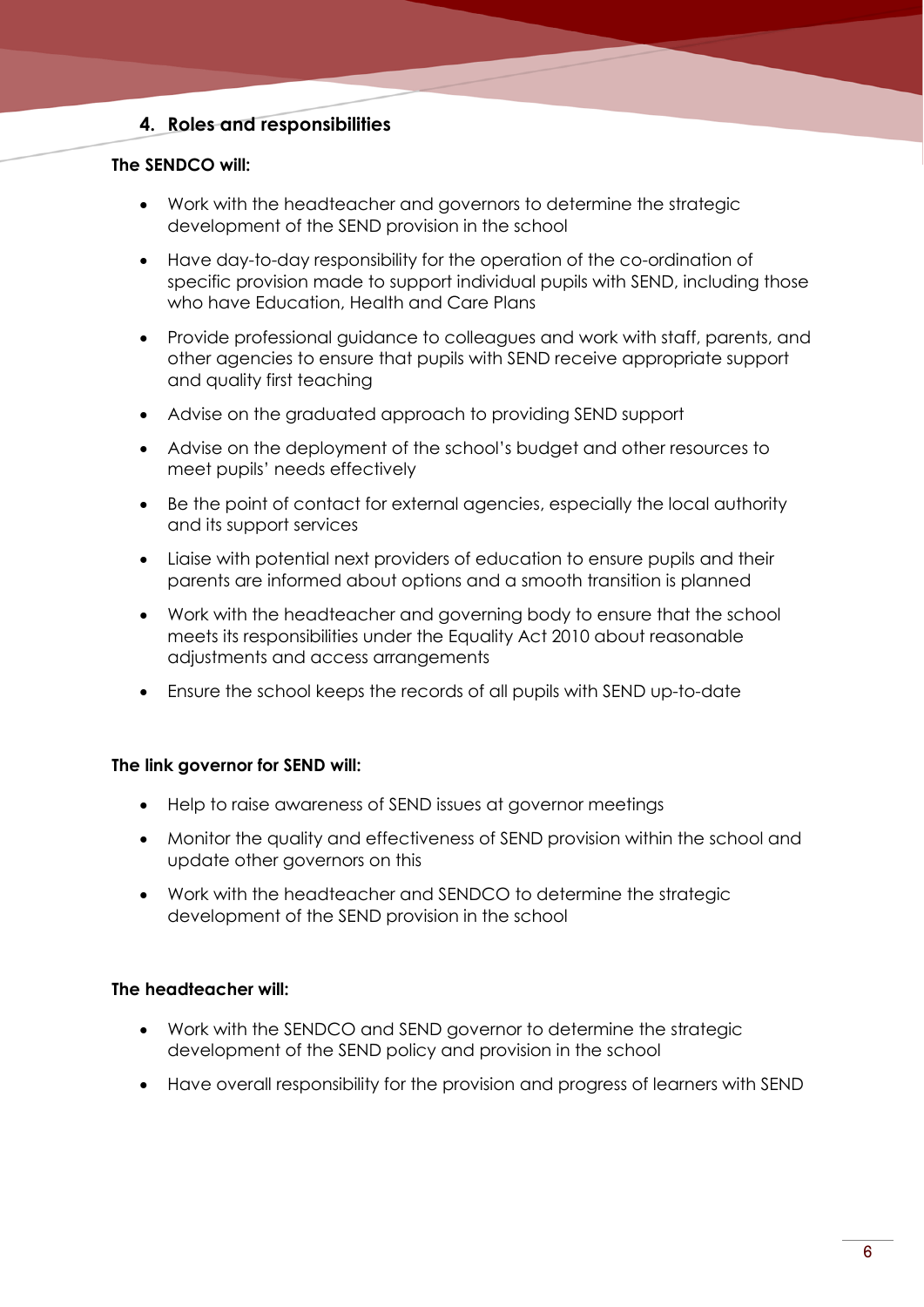#### **All teaching staff are responsible for:**

- The progress and development of every pupil in their class
- Working closely with any teaching assistants or specialist staff to plan and assess the impact of support and interventions and how they can be linked to classroom teaching
- Working with the SENDCO to review each pupil's progress and development and decide on any changes to provision. For pupils with SEND, teachers will achieve this by reviewing the pupils' passports to learning at least once a term.
- Adhere to this SEND policy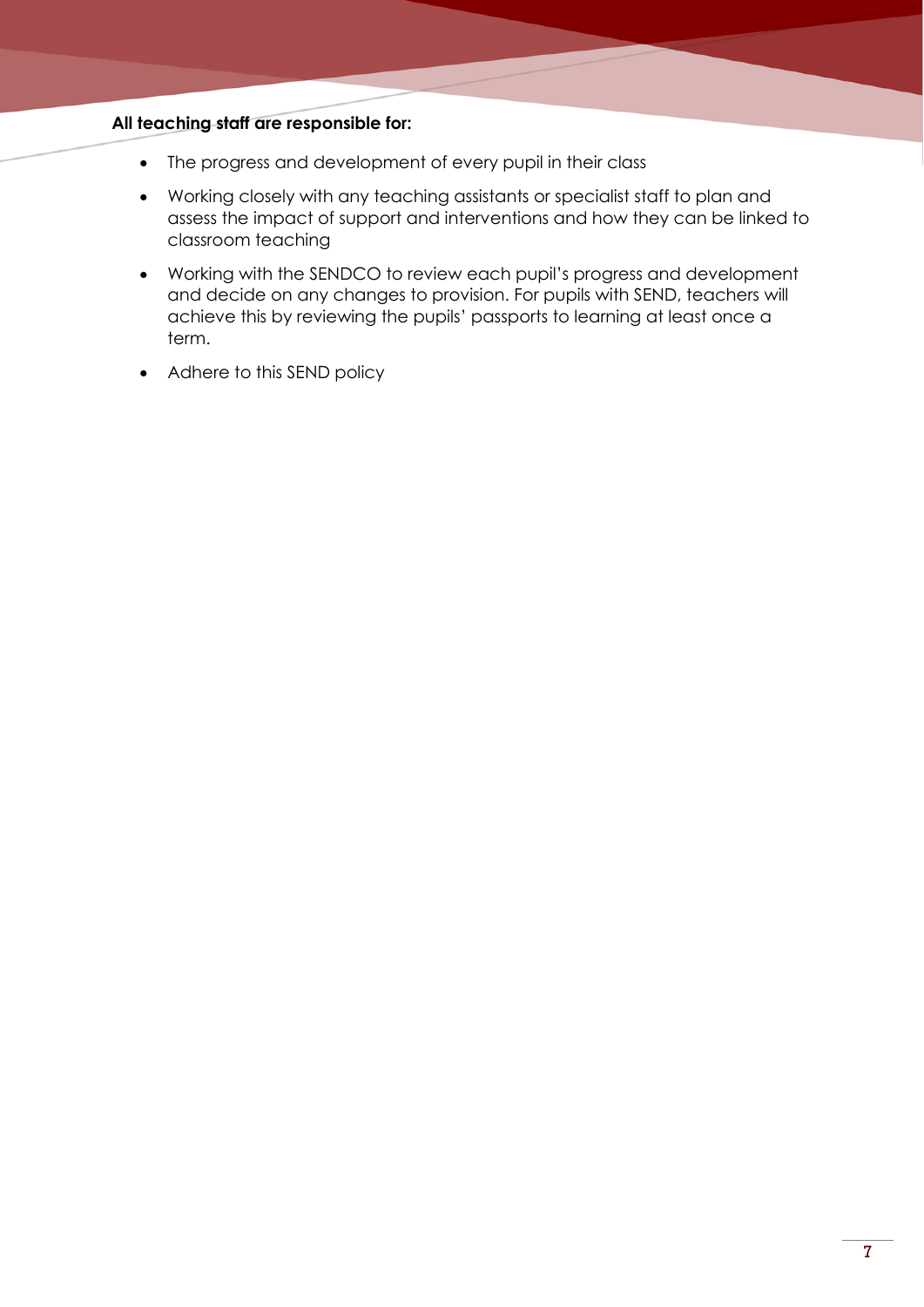#### **5. The graduated approach (Assess, Plan, Do, Review)**

We follow the graduated approach and the four-part cycle of **assess, plan, do, review**.



**Assess -** The initial assessments will be reviewed regularly. This will help ensure that support and intervention are matched to need, barriers to learning are identified and overcome, and that a clear picture of the interventions put in place and their effect is developed.

**Plan -** The teacher, SENDCO, child and parents will agree the adjustments, interventions and support to be put in place, as well as the expected impact on progress, development or behaviour, along with a clear date for review. All teachers and support staff who work with the pupil will be made aware of their strengths, needs, specific targets, the support provided and any teaching strategies or approaches that are required. This will be agreed as a Passport to Learning by staff, SENDCO and parents or carers.

**Do -** The identified strategies will be put in place. The class teacher will remain responsible for working with the child on a daily basis. If interventions involve group or one-to-one teaching away from the main class, they will work closely with any teaching assistants or specialist staff involved, to plan and assess the impact of support and interventions and how they can be linked to classroom teaching.

**Review –** Regular meetings between staff, other pofessionals and parents will take place to review the effectiveness of the support and interventions and their impact on the child's progress. This can happen during annual reviews, termly Passport to Learning reviews, Pupil Progress meetings and other relevant reviews to ensure pupil progress. The cycle of assess, plan, do and review is a continual process that professionals and parents/carers engage with.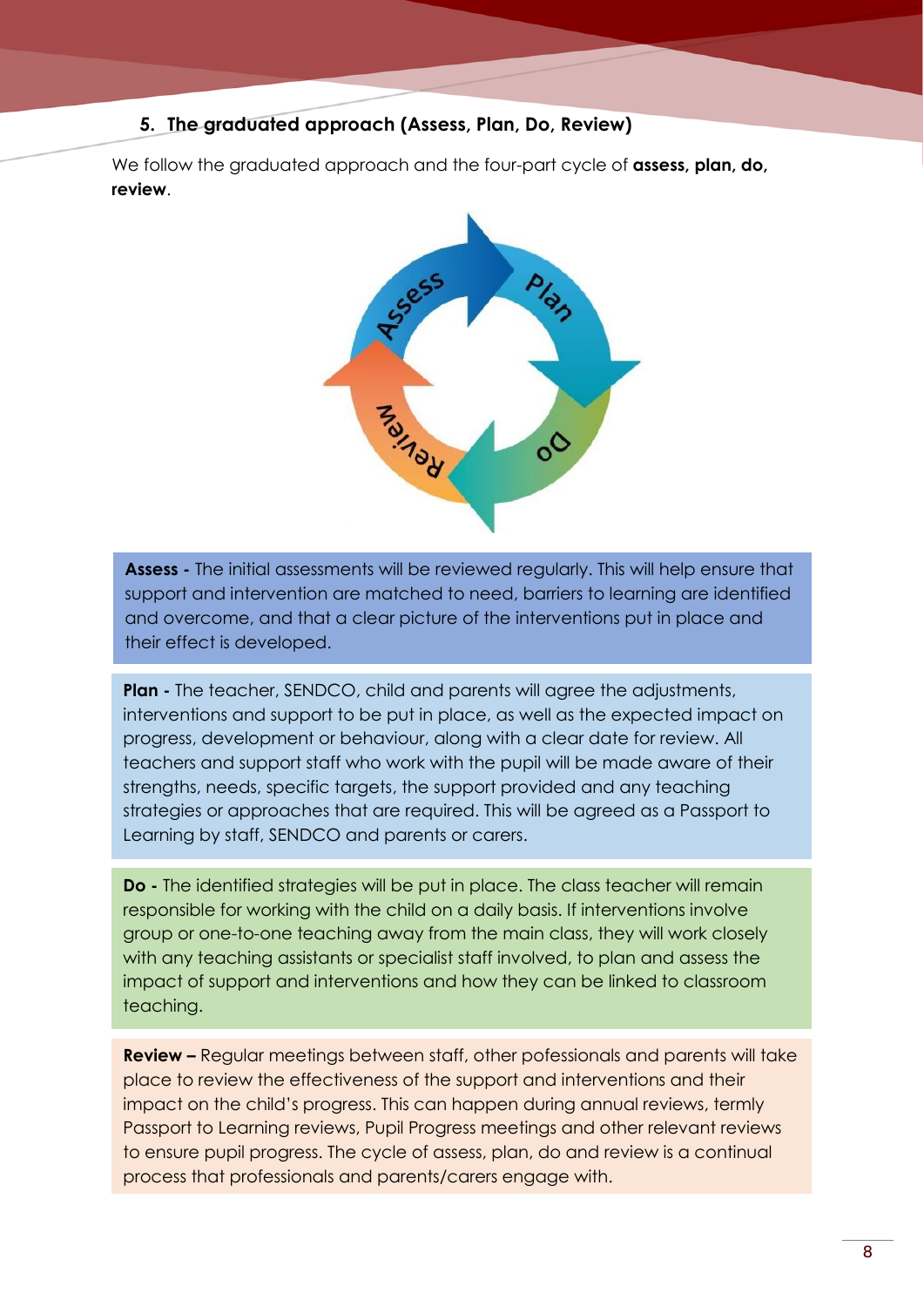#### **6. Identification and Assessment**

The purpose of identifying pupils' Special Educational Need(s) is to assess and plan what action the school needs to take to provide an inclusive curriculum in which each child can flourish.

At Kingsham Primary School our aim is to identify the needs of an individual pupil by considering the needs of the whole child, not just their Special Educational Needs and/or Disabilities (SEND). A child might be identified as having Special Education Needs and/or Disabilities because they find learning more challenging than others and may need extra support to achieve their full potential. For example, they might have difficulty with:

- Expressing themselves
- Interacting with others
- Reading, writing and maths
- Following lessons
- Controlling their emotions
- Sensory or physical mobility

In the Code of Practice (2015), special educational needs and provision can be considered as **four broad areas of need**:

- Communication and Interaction
- Cognition and Learning
- Social, Emotional and Mental Health Difficulties
- Sensory and/or Physical needs

Kingsham recognises that the use of these areas depend on the individual as every child is different. For example, children could have a need within one area, there could be children who have needs in more than one area or for some children the precise nature of their need may not be clear at the outset. Therefore, Kingsham will endeavour to recognise the individual child's needs when thinking about how best to support them.

Schools assess all children to identify their strengths and needs and how they can best be supported. At Kingsham Primary children who need extra help with their learning may receive additional support under one of the following categories:

- SEND monitoring
- SEND support
- An Education, Health and Care Plan (EHCP)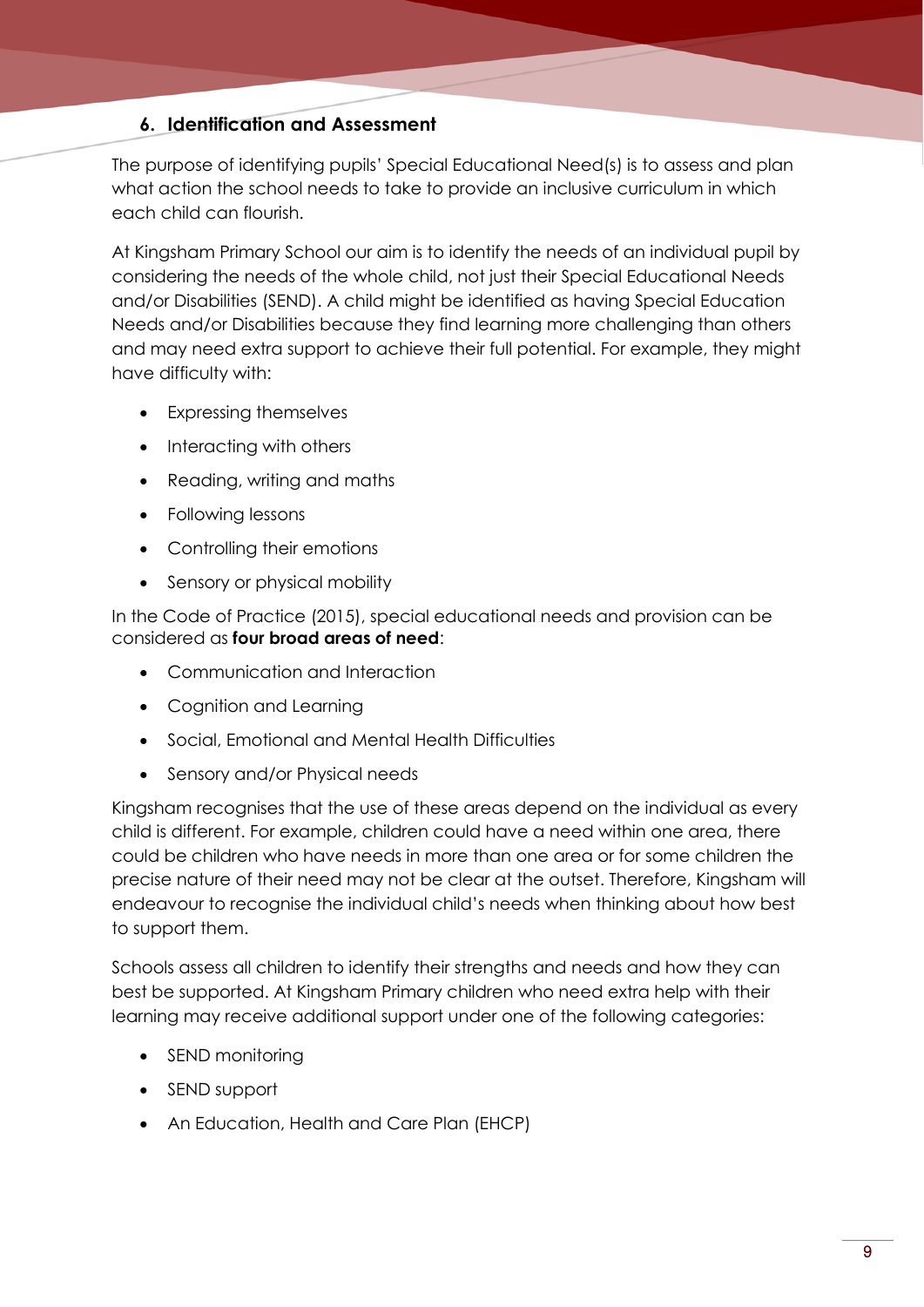#### *Referrals to the SENDCO*

Concerns can be raised to the SENDCO by parents/carers or by staff. A referral form detailing concerns, strategies tried and agreeing next steps is completed with the SENDCO. This is to gather initial thoughts and concerns to support further identification.

Parents and carers should speak to their child's class teacher if they have concerns. However, parents and carers are welcome to contact the SENDCO directly, by phone, email or letter, who will discuss their concerns with them and plan for any appropriate assessments. In certain cases, this would involve the parents asking their GP or School Nurse to make a referral.

#### *Assessments*

Assessments are recorded termly and shared at Pupil Progress Meetings (which are meetings between the class teachers, senior leadership and SENDCO). If expected progress is not being made, additional support is planned for, such as differentiated resources, interventions or personalised targets. Often this is sufficient to bridge the gap, however, some pupils will require further support. If this is the case, school staff will agree the next steps with you.

As well as academic progress, all teachers complete a Thrive assessment - which is an online assessment, action-planning and monitoring tool - to identify the social and emotional needs of the pupils. This provides the school with an action plan tailored to the social and emotional development of the class designed to improve self-esteem, become more resilient and resourceful, form trusting and rewarding relationships and enable pupils to overcome difficulties and setbacks. From this, individuals requiring extra support with their social and emotional needs will be identified and assessed by the school's Thrive practitioner, Emma Mallinson, who will develop and regularly review action plans with specific targets and activities tailored to individual needs.

The school also uses various in-house screening checks that can be used to identify areas of strength and specific gaps in learning or development. These include:

- Speech and language checklist
- Speech sounds check
- Strengths and difficulties questionnaire
- Fine and motor skill assessment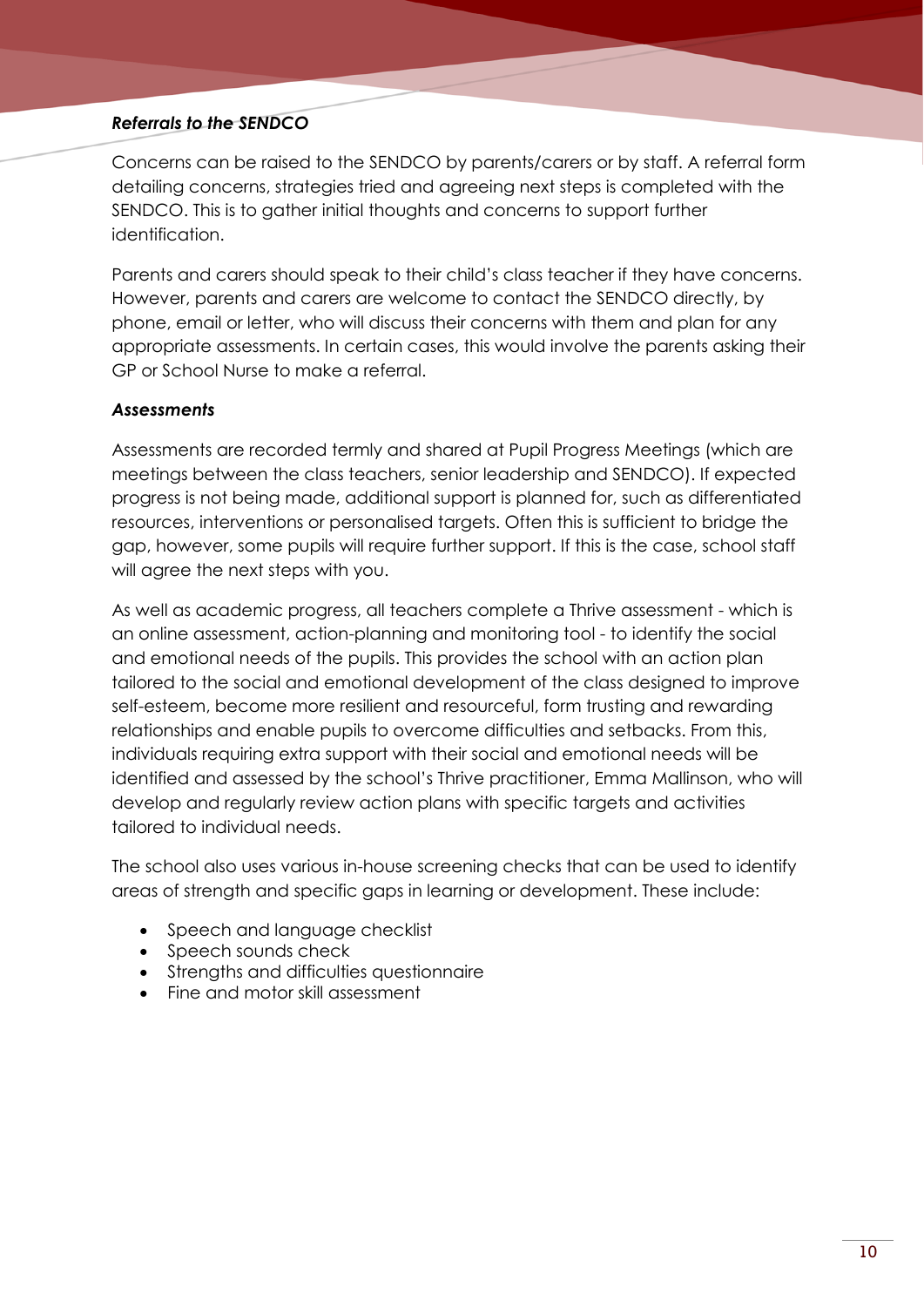The following are not considered to fall under the category of Special Educational Needs, however they may impact on progress and attainment:

- Disability (the Code of Practice outlines the 'reasonable adjustment' duty for all settings and schools provided under the current Disability Equality legislation – these alone do not constitute SEN)
- Attendance and punctuality
- Health and welfare
- Being a Looked After Child (LAC) or Previously Looked After Child (PLAC)
- Being a child of a Serviceman/woman
- English as an Additional Language (EAL)
- Being in receipt of Pupil Premium Grant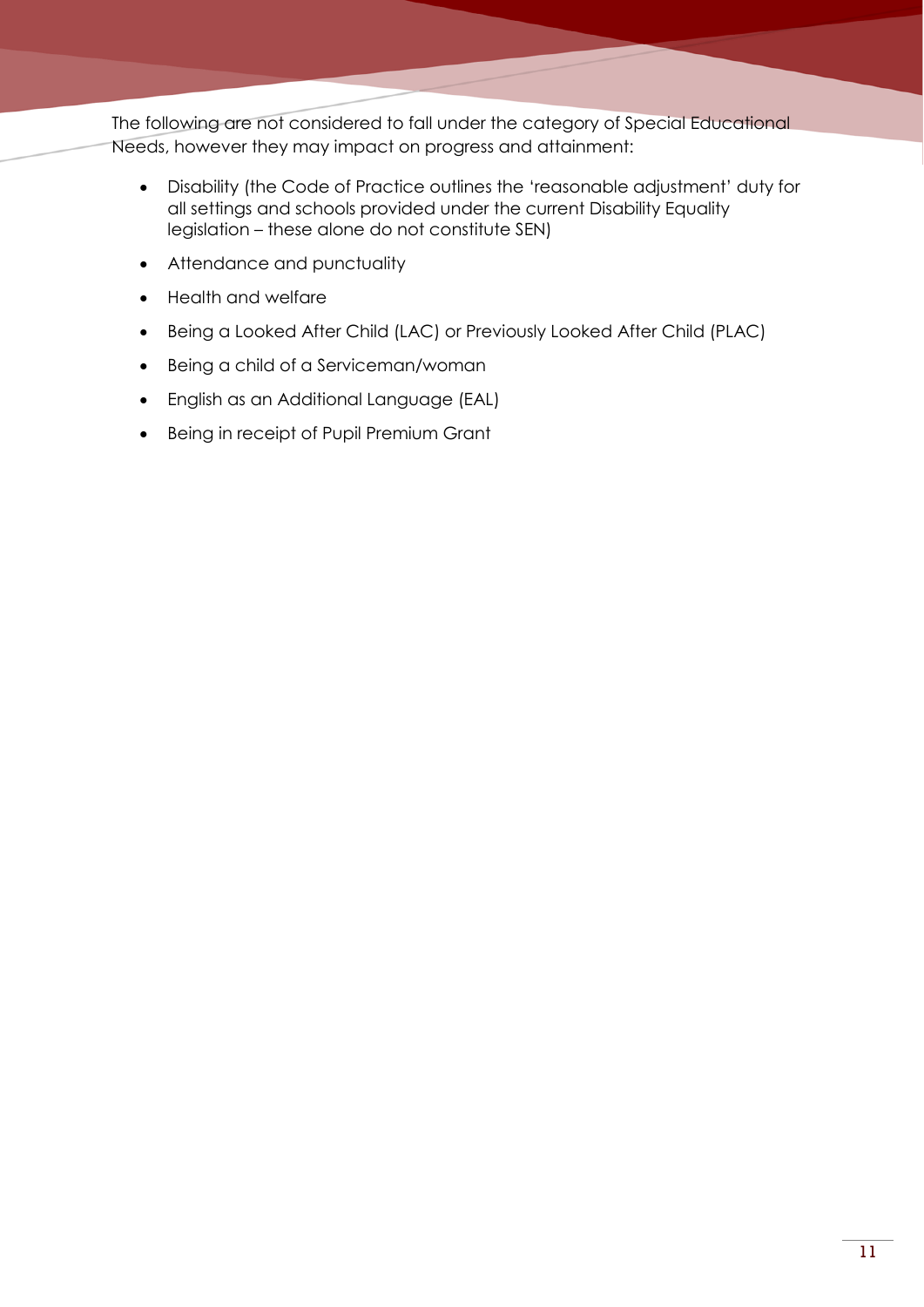#### **7. Provision for pupils with special educational needs and/or disabilities**

#### *Our approach to teaching pupils with SEND*

All pupils with identified special needs and/or disabilities are included on the school's SEND register as SEND Support or EHCP (if they have one). As part of the SEND register, we also recognise children's needs as SEND Monitoring if their needs have yet to be fully identified or assessed formally. Information regarding a pupil's needs will be shared and discussed by the teacher, teaching assistants, SENDCO and any relevant professionals involved. Sharing relevant information is important to understanding a child's learning barriers; therefore, adapting the teaching approach to meet their individual needs.

#### *Quality First Teaching*

Teaching staff are responsible and accountable for the progress and development of all the pupils in their class. This will involve appropriate challenge for all pupils and requires quality first teaching. This is the first step in responding to pupils with SEND, which involves teaching staff tailoring methods and materials to meet the needs to all pupils in the class through differentiation, personalisation and/or individualised learning.

#### *Pupil's Passports to Learning*

Pupils identified as SEND Support or EHCP will have a 'Passport to Learning', which will be agreed between the school, parents and the pupil containing information about their barriers to learning, strategies to support them, termly targets and provision. These are reviewed regularly (at least once a term) between school and home.

#### *Additional provision including interventions*

The progress of pupils with SEND is closely monitored and pupils who are not making expected progress despite quality first teaching will be offered additional support. Additional support may include 1:1 targeted intervention, small group interventions and in-class support from school staff. A wide range of interventions, recorded on a whole school provision map, are delivered, monitored and evaluated by teaching staff and senior leaders. Some of the interventions include:

- A range of speech and language interventions with groups or individuals
- School Start to support early speech, language and communication
- Fine and gross motor skill development
- Narrative Therapy to support reading and writing
- Jumpahead for developing gross motor skills
- Inference training for developing reading skills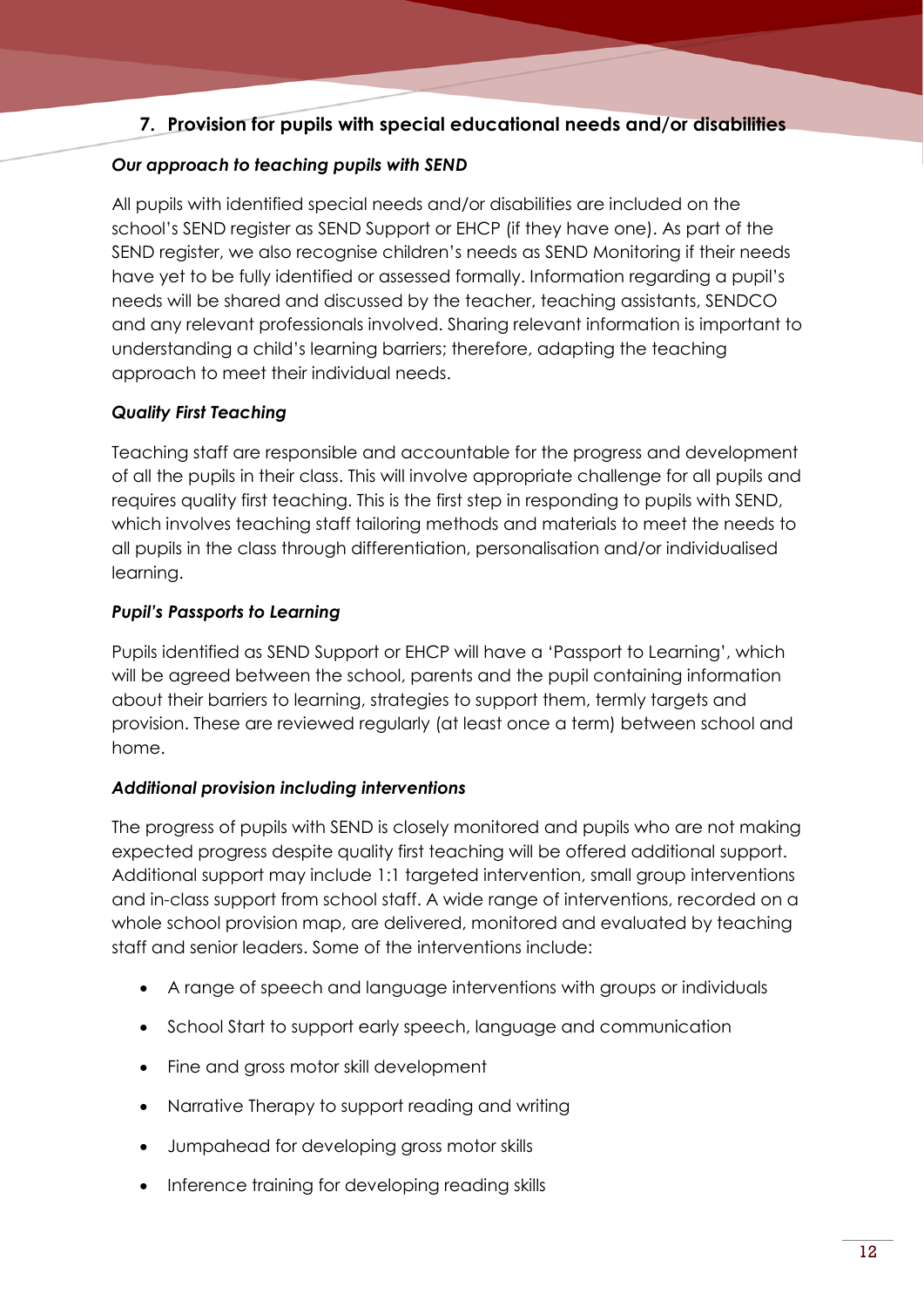To support social and emotional development, the school is using the Thrive approach. This is a dynamic, developmental and trauma-sensitive approach to meeting the emotional and social needs of children. Teachers assess all children and develop an action plan tailored to the social and emotional development of the class; for example, they will develop resilience, improve emotional stability and build self-esteem. These class assessments identify individuals requiring extra social and emotional support and will develop action plans with specific targets and activities tailored to individual needs. This will be led by our learning mentor, a trained Thrive practitioner, who will work with identified children in groups or 1:1 sessions.

For further information about the Thrive approach, please go to: <https://www.thriveapproach.com/>

Our nurture provision also provides support for social and development for targeted individuals. The nurture room can be accessed at other times of the day for children who need emotional support or support to manage their behaviour.

We endeavour to provide a therapeutic approach for individuals to manage their emotional wellbeing. A therapy dog visits the school once a week to work with targeted individuals. A play therapy room is used for registered play therapists to have 1:1 sessions with identified pupils. This room can also be accessed for other interventions (for example, Lego therapy and social story groups).

#### *Working with other agencies*

The school is committed to working in partnership with outside agencies to enhance the quality of the provision made for meeting the special educational needs of each pupil and to work closely with their parents and families.

At Kingsham Primary School we employ the services of and access support – such as, speech and language service, Learning and Behaviour Team (LBAT), Autism and Social Communication Team (ASC) and many more.

#### *Working with families*

The school is committed to working in partnership with parents to support pupils with special educational needs and/or disabilities and recognises that parents hold key information, knowledge and experience to contribute to the shared view of the child's needs and the best ways of supporting them. Parents and carers share their views at all stages and are recorded at review meetings and at any other time they discuss the needs of their child.

Should parents wish to discuss a concern they are welcome to make an appointment to do so with the class teacher or SENDCO via the school office.

Parents have access to the SEND policy and can find further help and information, including where to find independent support and advice in the schools SEND Information Report, which can be found in the SEND Information Report.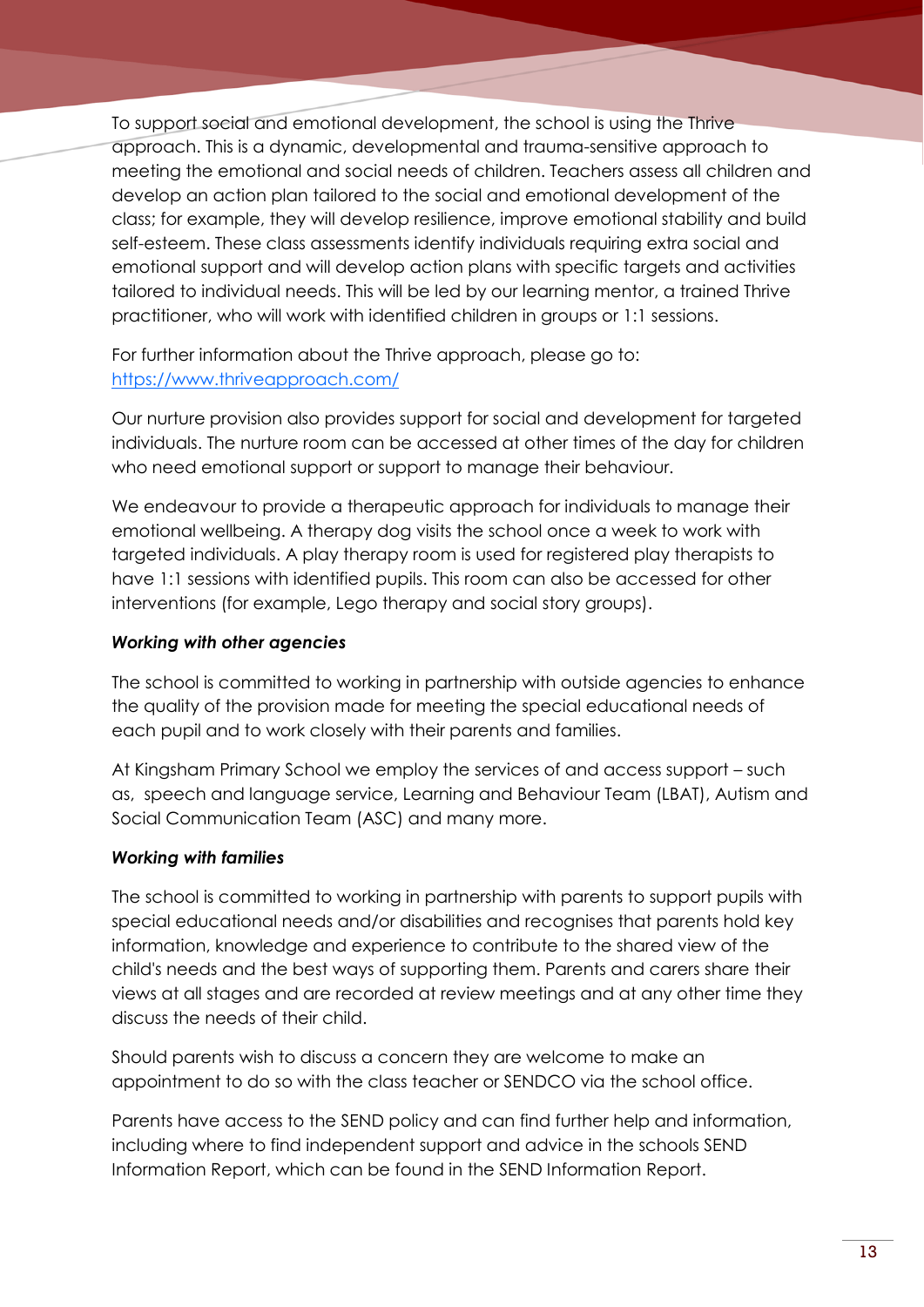#### **8. Reviewing pupils' progress**

If a child has a Passport to Learning then these are reviewed each term through a person-centred review with the parents or carers, class teacher and SENDCO. The views of the pupils are collected prior to this meeting and shared as part of the review process.

If a child has an Education, Health and Care Plan (EHCP), these are reviewed annually as part of the West Sussex process and in line with their annual review guidance. These can involve other professionals. The outcomes in the EHCP are broken down into termly targets using a Passport to Learning, which is reviewed each term.

The class teacher will work with the SENDCO to carry out a clear analysis of the pupil's needs. This will draw on:

- The teacher's termly summative assessments, ongoing formative assessments and experiences of the pupil
- Their previous progress, attainment and behaviour
- Other teachers' assessments, where relevant
- The individual's development in comparison to their peers and national data
- The views and experience of parents
- The pupil's own views
- Advice from external support services, if relevant

All teachers and support staff who work with the pupil will be made aware of their needs, the outcomes sought, the support provided, and any teaching strategies or approaches that are required. We will regularly review the effectiveness of the support and interventions and their impact on the pupil's progress.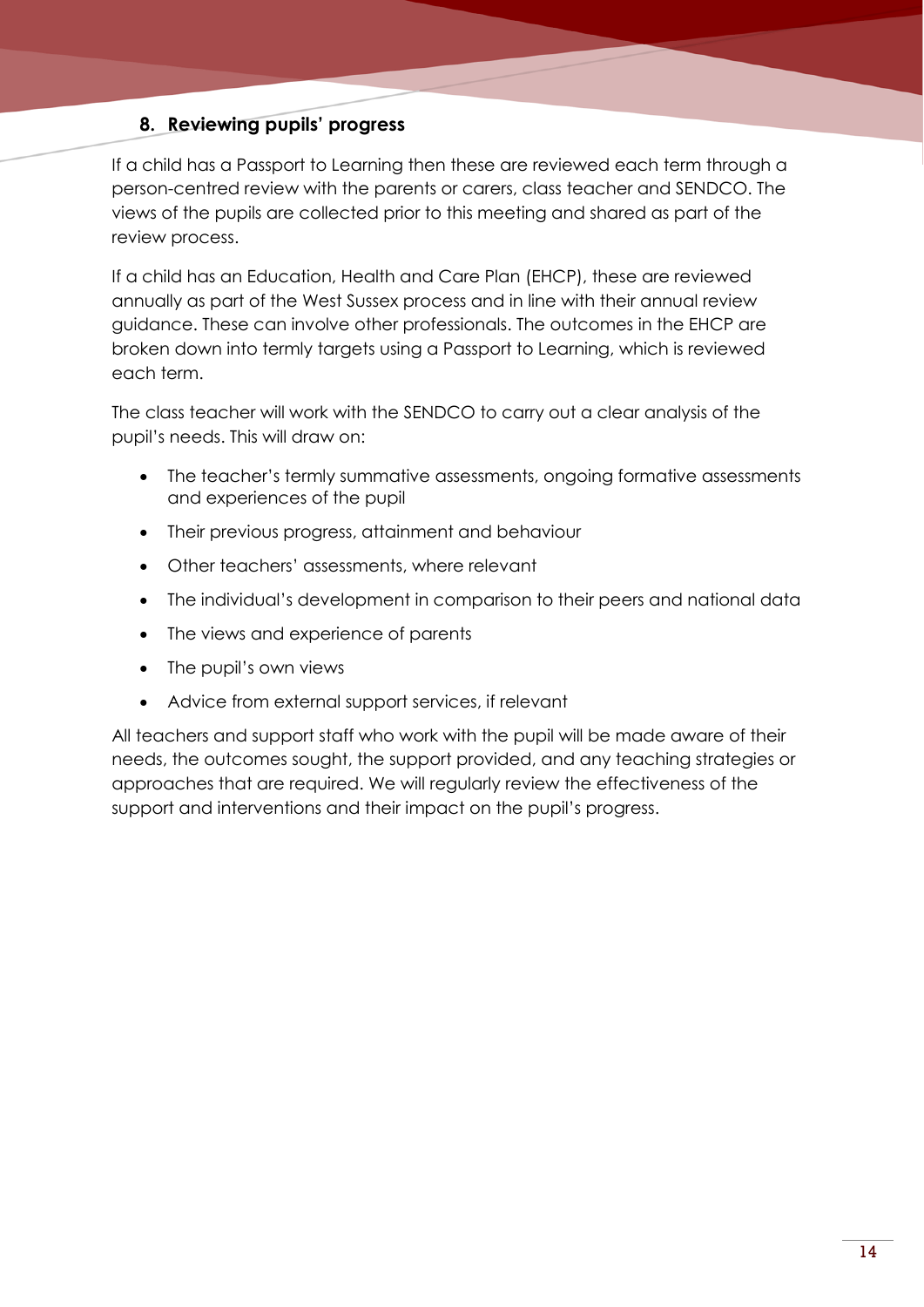#### **9. Transition**

Effective transition is based on communication between all parties involved so that transition can be carefully planned. Where it is thought necessary, additional meetings and visits are organised to ensure that the pupil, parents and all professionals involved are completely informed and prepared. For children needing extra transition, staff use a transition checklist and plan to ensure actions are clearly identified for individuals. These transition plans are based on the child's appropriate needs. This may include a visit to the child's setting, social stories and a graduated timetable on arrival. Likewise, appropriate support for transition into the next class is also planned annually.

#### **10.Staff professional development and training**

Staff training needs are assessed according to the profile of our intake each year and training sessions may be delivered to all staff or specific staff on key areas. All staff members undergo Performance Management which leads to a programme of professional development. All staff disseminate their learning to other colleagues to ensure consistency across the school.

Teaching assistants meet every fortnight as part of their professional development programme and cover areas including supporting pupils develop vocabulary, specific intervention training and enhancing strategies to support pupil progress.

Staff are encouraged to professionally reflect to continually develop strategies and provision for all pupils. The SENDCO's role support this evaluation to improve inclusive practice at Kingsham primary school.

The professional development and training relevant to SEN provision is reported annually in the school's SEND Information Report.